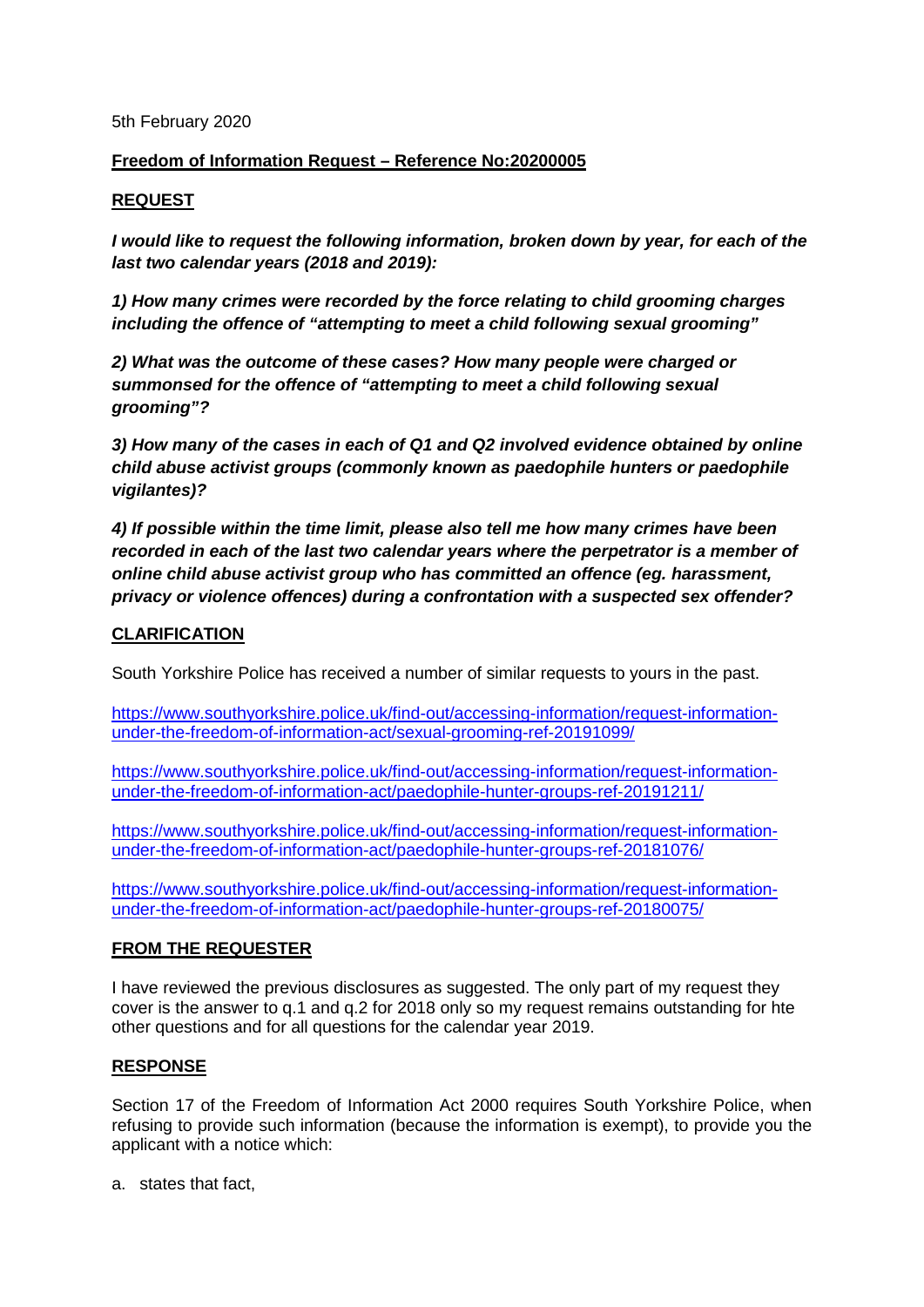- b. specifies the exemption in question and
- c. states (if that would not otherwise be apparent) why the exemption applies.

The following exemption applies to the disclosure of the information:

#### **Section 12 – Exemption where cost of compliance exceeds appropriate limit**

The Administrator for the Crime Management System advises:

*Data relating to online child abuse activists groups is unattainable as each offence would have to be reviewed at record level to potentially identify such circumstances of offence, this is unlikely to be achievable within time constraints.*

In essence, we would have to review and manually check the circumstances of every record to identify firstly if information was provided by a group classing themselves as paedophile hunters/activist group or vigilantes to extract the level of detail of the cases that met the criteria of your request; this process would take much longer than 18 hours' work. Further cross referencing would be required to check if the suspect/offender was a member of such a group.

The Freedom of Information and Data Protection (Appropriate Limit and Fees) Regulations 2004 provide that the cost limit for non-central government public authorities is £450. This must be calculated at the rate of £25 per hour, providing an effective time limit of 18 hours.

Guidance from the Information Commissioner to public authorities is that where one part of a request is reasonably estimated to exceed the appropriate limit then the authority is not obliged to consider or comply with the remainder of the request up to the point at which the appropriate limit has been reached. Please note point 30 of the below link:-

[https://ico.org.uk/media/for](https://ico.org.uk/media/for-organisations/documents/1199/costs_of_compliance_exceeds_appropriate_limit.pdf)[organisations/documents/1199/costs\\_of\\_compliance\\_exceeds\\_appropriate\\_limit.pdf](https://ico.org.uk/media/for-organisations/documents/1199/costs_of_compliance_exceeds_appropriate_limit.pdf)

**Although excess cost removes the force's obligations under the Freedom of Information Act, as a gesture of goodwill, I have supplied information, relative to your request, retrieved or available before it was realised that the fees limit would be exceeded. I trust this is helpful, but it does not affect our legal right to rely on the fees regulations for the remainder of your request neither does it bind South Yorkshire Police to any commitment that it will release information in such a manner in the future** *.*

I approached our Crime Management Data Returns Administrator for assistance with your request. The CMS system and Connect System is used to record complaints or allegations of those matters, which the Home Office specify should be recorded as 'crimes'.

She provided me with the enclosed spreadsheet and the following explanation of her search criteria:

*Please find attached and the below explanation.*

#### *CONNECT Data-*

*I have included the count of offences recorded on CONNECT between 01/01/2018 and 31/12/2019, recorded with the Home Office classifications 88/1 (Meeting a female child following sexual grooming etc. (Offender is aged 18 or over and victim is under 16) and 88/2*